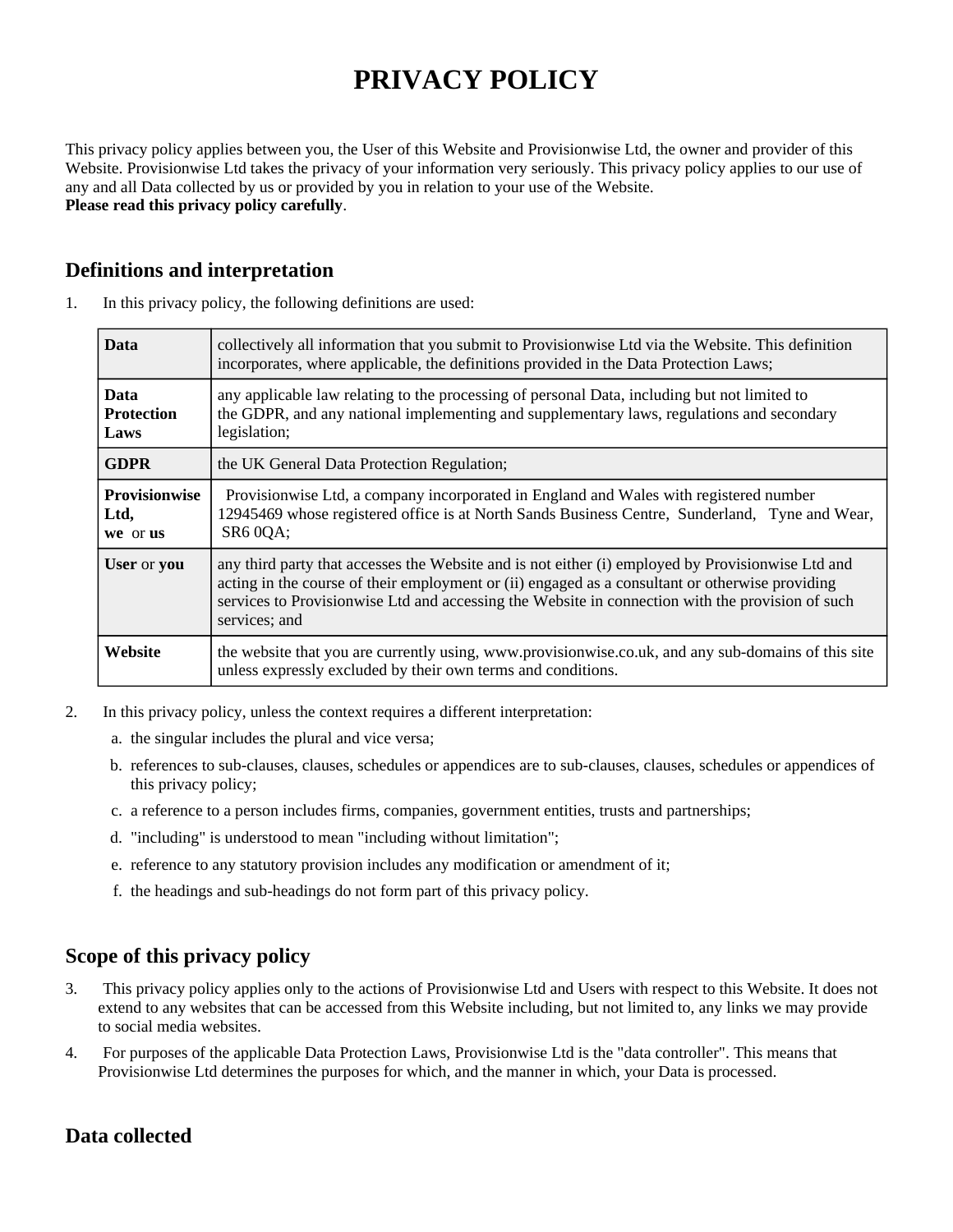- 5. We may collect the following Data, which includes personal Data, from you:
	- a. name;
	- b. date of birth;
	- c. gender;
	- d. contact Information such as email addresses and telephone numbers;

in each case, in accordance with this privacy policy.

# **How we collect Data**

- 6. We collect Data in the following ways:
	- a. data is given to us by you ; and
	- b. data is collected automatically.

# **Data that is given to us by you**

- 7. Provisionwise Ltd will collect your Data in a number of ways, for example:
	- a. when you contact us through the Website, by telephone, post, e-mail or through any other means;
	- b. when you complete surveys that we use for research purposes (although you are not obliged to respond to them);
	- c. when you enter a competition or promotion through a social media channel;
	- d. when you elect to receive marketing communications from us;
	- e. when you use our services;

in each case, in accordance with this privacy policy.

# **Data that is collected automatically**

- 8. To the extent that you access the Website, we will collect your Data automatically, for example:
	- a. we automatically collect some information about your visit to the Website. This information helps us to make improvements to Website content and navigation, and includes your IP address, the date, times and frequency with which you access the Website and the way you use and interact with its content.

# **Our use of Data**

- 9. Any or all of the above Data may be required by us from time to time in order to provide you with the best possible service and experience when using our Website. Specifically, Data may be used by us for the following reasons:
	- a. internal record keeping;
	- b. improvement of our products / services;

in each case, in accordance with this privacy policy.

10. We may use your Data for the above purposes if we deem it necessary to do so for our legitimate interests. If you are not satisfied with this, you have the right to object in certain circumstances (see the section headed "Your rights" below).

# **Keeping Data secure**

11. We will use technical and organisational measures to safeguard your Data, for example: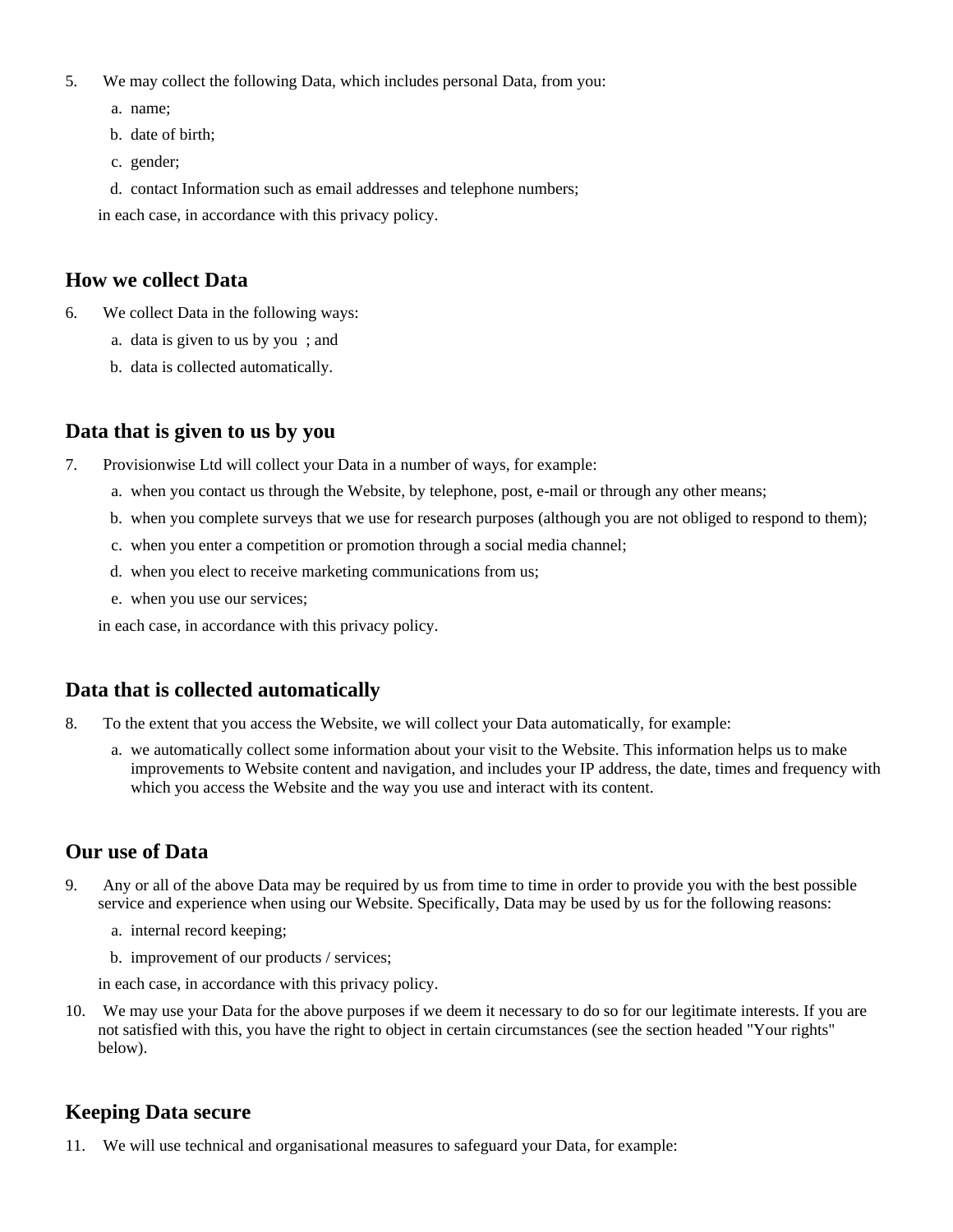- a. access to your account is controlled by a password and a user name that is unique to you.
- b. we store your Data on secure servers.
- 12. Technical and organisational measures include measures to deal with any suspected data breach. If you suspect any misuse or loss or unauthorised access to your Data, please let us know immediately by contacting us via this e-mail address: hello@provisionwise.co.uk.
- 13. If you want detailed information from Get Safe Online on how to protect your information and your computers and devices against fraud, identity theft, viruses and many other online problems, please visit www.getsafeonline.org. Get Safe Online is supported by HM Government and leading businesses.

#### **Data retention**

- 14. Unless a longer retention period is required or permitted by law, we will only hold your Data on our systems for the period necessary to fulfil the purposes outlined in this privacy policy or until you request that the Data be deleted.
- 15. Even if we delete your Data, it may persist on backup or archival media for legal, tax or regulatory purposes.

## **Your rights**

- 16. You have the following rights in relation to your Data:
	- a. **Right to access** the right to request (i) copies of the information we hold about you at any time, or (ii) that we modify, update or delete such information. If we provide you with access to the information we hold about you, we will not charge you for this, unless your request is "manifestly unfounded or excessive." Where we are legally permitted to do so, we may refuse your request. If we refuse your request, we will tell you the reasons why.
	- b. **Right to correct** the right to have your Data rectified if it is inaccurate or incomplete.
	- c. **Right to erase** the right to request that we delete or remove your Data from our systems.
	- d. **Right to restrict our use of your Data** the right to "block" us from using your Data or limit the way in which we can use it.
	- e. **Right to data portability** the right to request that we move, copy or transfer your Data.
	- f. **Right to object** the right to object to our use of your Data including where we use it for our legitimate interests.
- 17. To make enquiries, exercise any of your rights set out above, or withdraw your consent to the processing of your Data (where consent is our legal basis for processing your Data), please contact us via this e-mail address: hello@provisionwise.co.uk.
- 18. If you are not satisfied with the way a complaint you make in relation to your Data is handled by us, you may be able to refer your complaint to the relevant data protection authority. For the UK, this is the Information Commissioner's Office (ICO). The ICO's contact details can be found on their website at https://ico.org.uk/.
- 19. It is important that the Data we hold about you is accurate and current. Please keep us informed if your Data changes during the period for which we hold it.

#### **Links to other websites**

20. This Website may, from time to time, provide links to other websites. We have no control over such websites and are not responsible for the content of these websites. This privacy policy does not extend to your use of such websites. You are advised to read the privacy policy or statement of other websites prior to using them.

## **Changes of business ownership and control**

21. Provisionwise Ltd may, from time to time, expand or reduce our business and this may involve the sale and/or the transfer of control of all or part of Provisionwise Ltd. Data provided by Users will, where it is relevant to any part of our business so transferred, be transferred along with that part and the new owner or newly controlling party will, under the terms of this privacy policy, be permitted to use the Data for the purposes for which it was originally supplied to us.